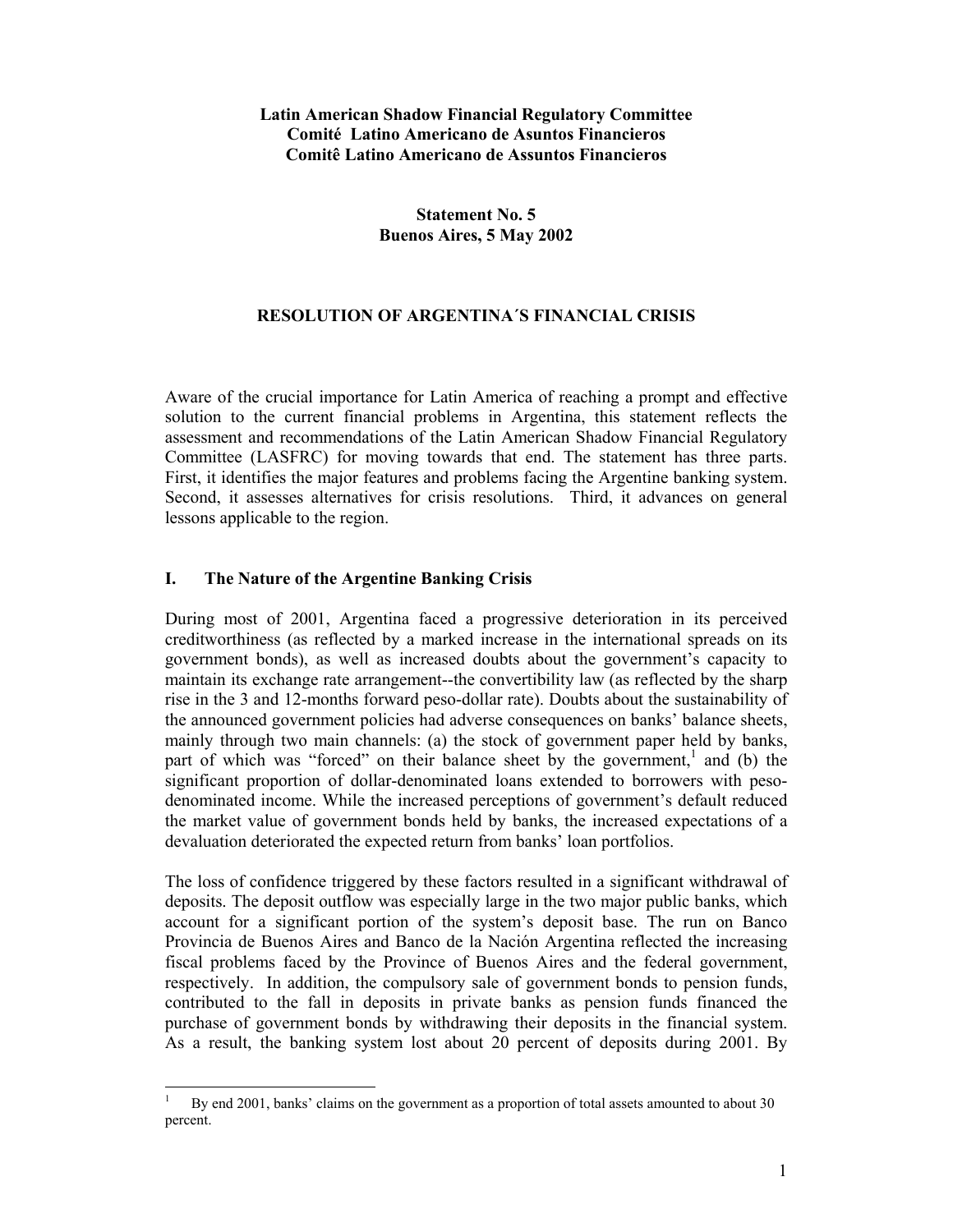November 2001, the government was forced to limit monthly withdrawal of deposits to US\$ 1000 per account.

Events during January 2002 validated depositors' fears. In that period the government declared default and devalued the peso by 29 percent. In February 2002, a "dirty floating" exchange rate regime is implemented.

The Argentine banking crisis is mainly the product of government policy actions undertaken during the last year in the context of a severe macroeconomic crisis associated with the loss of access to international capital markets. These measures affected seriously both the liquidity as well as the capital position of the financial system. The measures that stand out for their negative impact on the banking system are the following:

- 1. In November 2001, the government exchanged government bonds held by banks for illiquid government bonds ("préstamos garantizados") generating a reduction of about 30 percent in their net present value. This measure affected both the capital position as well as the liquidity of banks prompting a bank run.
- 2. Shortly after, the government imposed a control on the interest rate paid on deposits accelerating the run on the banking system.<sup>2</sup>
- 3. Following the imposition of controls on the deposit interest rate, the government opted to freeze deposits in the banking system, and impose tight controls on cash withdrawals, a system known as the "corralito". Despite these restrictions, however, funds were allowed to be transferred across banks at the controlled interest rate, as well as from time deposits into transactional accounts. The conversion of time deposits into transactional balances originated the monetary overhang (i.e. the excess of checking and savings account balances over the level that would be consistent with the underlying transactional needs) faced today by the system. At the same time, the interest rate control affected negatively domestic banks vis-à-vis foreign banks by impeding the former banks to retain deposits by offering higher interest rates to compensate for the higher perceived risk associated with the lack of foreign support.
- 4. In the first quarter of 2002, the government declared default on its debts, and devalued the currency.
- 5. Following the devaluation, the government imposed an asymmetric pesification of bank assets and liabilities. Banks were forced to convert dollar-denominated loans into pesos at the pre-devaluation 1 to 1 exchange rate. At the same time, dollar-denominated time deposits were converted into pesos as the rate of 1.4 pesos per dollar. This action alone wiped out the entire capital of the banking system, and introduced a significant foreign exchange exposure into banks´ balance sheets as foreign obligations and lines of credit remained denominated in their original currency. Both assets and deposits are subject to indexation.
- 6. Additionally, a tighter freeze was imposed on time deposits by limiting their use in transactions and by restructuring their maturity ("corralón").

 $\overline{a}$ 2 The control was implemented by imposing a 100% marginal reserve requirement on deposits paying a higher than the government-determined ceiling rate.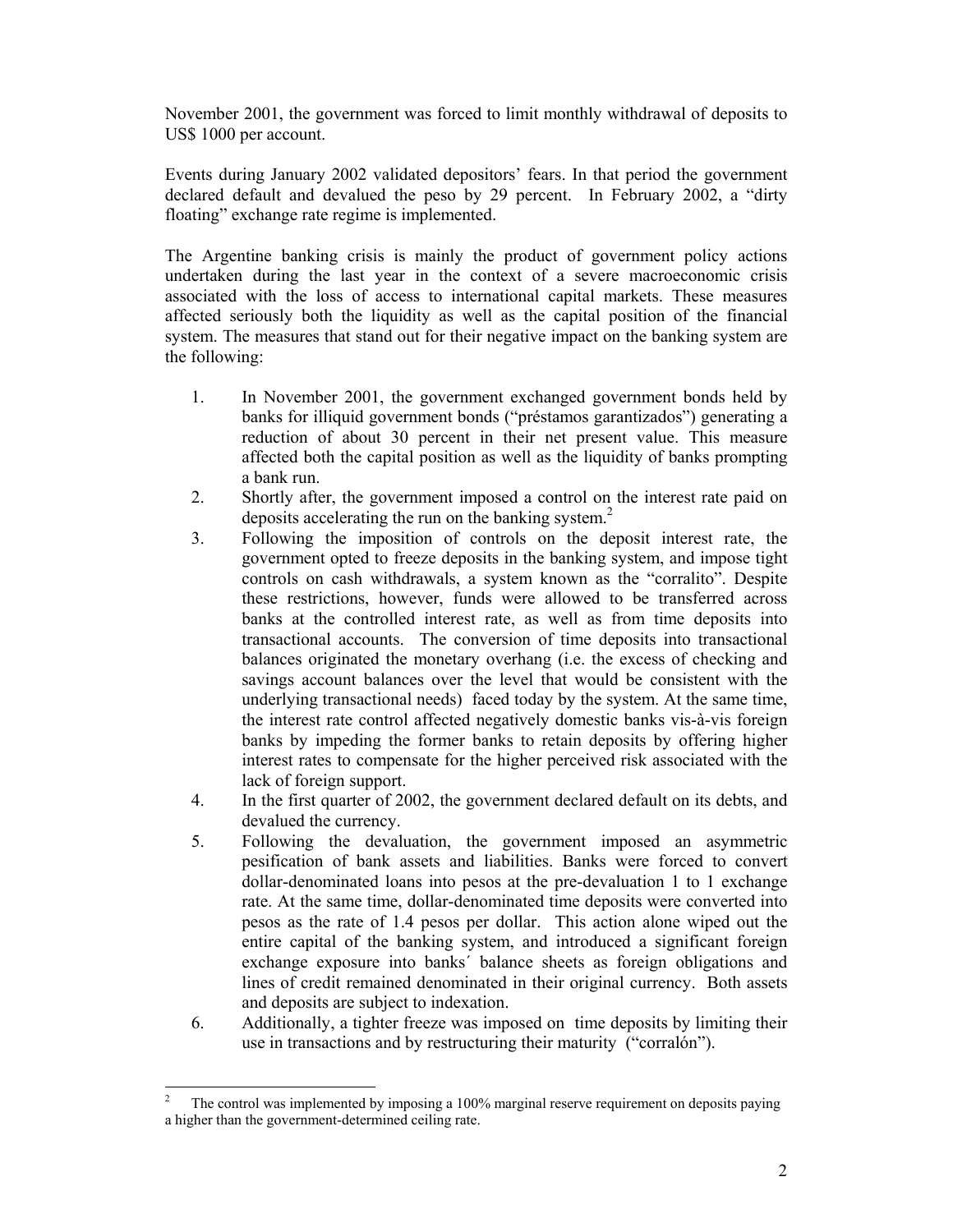- 7. Congress passed legislation that undermined the value of private assets by suspending for 6 months all legal actions by creditors to collect on their debts.
- 8. The government has announced a modification of the indexation index to be applied to mortgages while maintaining the original indexation to inflation on most bank liabilities.

With the value of banks' assets severely deteriorated, the payment system hindered by the controls, the system continues to be subject to a continuous drainage of funds. Moreover, as output is projected to decline by over 10 percent and creditor rights have been weakened by the modification of the bankruptcy legislation, it is expected that non-performing loans will continue to increase. Reflecting the lack of confidence in the solvency of the banking system, a flight to quality translates into "capital flight," and further pressures on the exchange rate.

# **II. Resolving the Banking Crisis**

The Committee believes that resolving the banking crisis entails three principal tasks. First, the proper functioning of the payment system should be restored. Second, rebuilding confidence in the banking system requires restoring an adequate liquidity and capital base. Third, the reestablishment of confidence in the value of the national currency requires the central bank to regain control over monetary policy, which can only be achieved if the central bank is not required to finance fiscal deficits or to offer recurrent net financing to support weak banks. In particular, to attain a healthier financial system over the medium term, the role of public banks should be radically redefined through restructuring and/or privatization.

The restoration of the functioning of the payment system requires lifting the existing restrictions on the withdrawals of cash from deposit accounts and on the use of cash as legal tender. However, recognizing the potential risks that lifting such restrictions has in view of the significant monetary overhang associated with transactional accounts, the Committee urges for adopting an integral solution of the liquidity and capital dimensions of the Argentine banking crisis, simultaneously with the removal of the corralito and exchange controls.

Restoring confidence in the financial system requires addressing the problems affecting both capital and liquidity in the shortest possible time frame. The capital position of Argentine banks has been drastically reduced not only as regards the value of (defaulted) government bonds and because of the effects of asymmetric pesification, but also because the significant uncertainty that has developed as regards to the value of banks´ claims on the private sector. In this respect, restoring confidence in the financial system requires extracting the source of this capital risk from banks' balance sheets and reversing recent changes in bankruptcy legislation.

International experience shows that there is a variety of ways to tackle this difficult issue. One such option is to establish a system-wide trust fund ("fideicomiso") made-up with an amount of system-wide bank assets (both on the private and public sectors). Creditors of banks, other than holders of transactional deposits, would be given participation certificates on that stock of assets as payment for their claims against the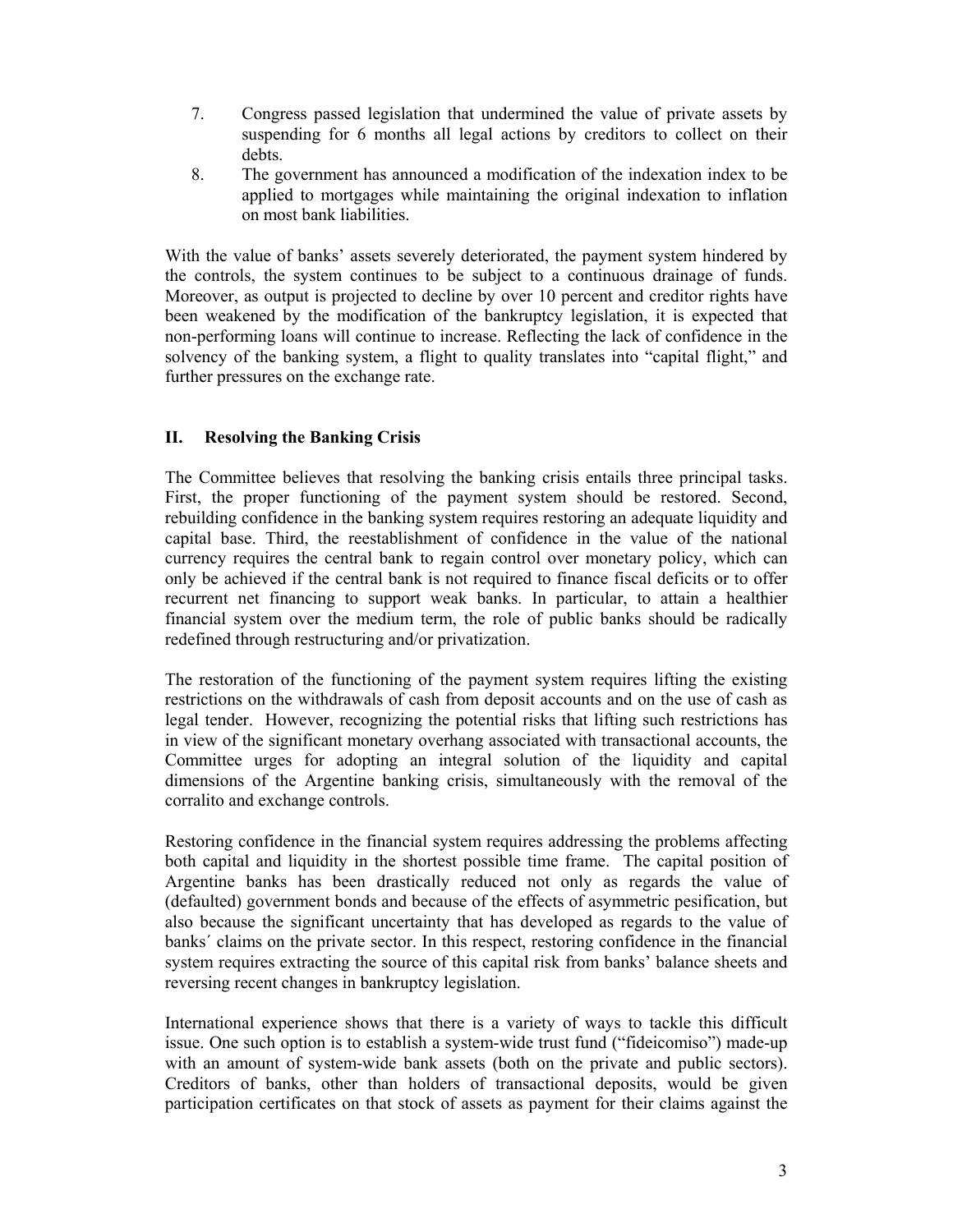banks. This trust fund would be privately managed. Such a reform would leave banks "lean" with an adequate capital and liquidity position together with the management of the payment system.

A second alternative is to establish one trust fund for each bank. In either form, the value of the participation certificates would reflect the value of bank assets in the fund. In choosing between these two options, the authorities would need to compare between the benefits that a single trust fund would have in insulating the newly restructured banks from the performance of the trust fund with the benefit that multiple trust funds would generate in terms of maintaining the current relationship between banks and its clients.

A third more conventional alternative is to recapitalize financial institutions through the exchange of non-performing loans for government assets. This option entails a larger cost being borne by taxpayers, as opposed to depositors. However, in a situation where the government is in default, the credibility of this alternative requires that additional resources be put on the table either through international multilateral funding or by providing seniority to government capitalization bonds over specified revenue sources.

How is the government planning to resolve the banking crisis? It has announced its intention to solve the crisis while containing the risks of high inflation. To tackle the capitalization problem, the government has announced that it plans to compensate banks for the effects of asymmetric pesification by issuing dollar-denominated bonds. To deal with the liquidity problem and the corralito, it is considering exchanging restructured time deposits into a 10 year dollar floating-rate bond in a compulsory way. The exchange of deposits for dollar bonds would take place at an exchange rate of 1.4, which is equivalent to reverse the original pesification of those time deposits. With respect to transactional deposits, the government is considering allowing banks to gradually unfreeze current balances over a four-months period. The central bank would provide banks with the liquidity required to make the corresponding payments while, at the same time, would sterilize the associated monetary expansion with the issue of central bank short-term bills.

While these steps represent a step in the direction of removing the corralito and improving the liquidity situation of the banking system, the Committee believes that this proposal is insufficient to bring back banks to solvency as it does not deal with the increasing problem of non-performing loans. Delays in announcing a specific restructuring program only increases the size of capital injection that the government will need to provide to banks. With respect to the payment system, the current proposal under discussion runs the risk of being too gradual, delaying effectively the complete removal of exchange controls. In addition, the proposal would place additional pressure on the liquidity gap of banks by effectively resulting in the exchange of low-interest deposits for central bank rediscounts that carry a significantly higher interest cost.

Moreover, the Committee is worried that, although the proposal under discussion will tend to improve the current situation of depositors, it implies a significant increase in the fiscal burden by effectively dollarizing original bank liabilities and transferring the resulting exchange rate exposure to the government. This in a context where the government already faces a delicate process of restructuring its defaulted obligations starting from an initial position characterized by a public debt to GDP ratio of over 100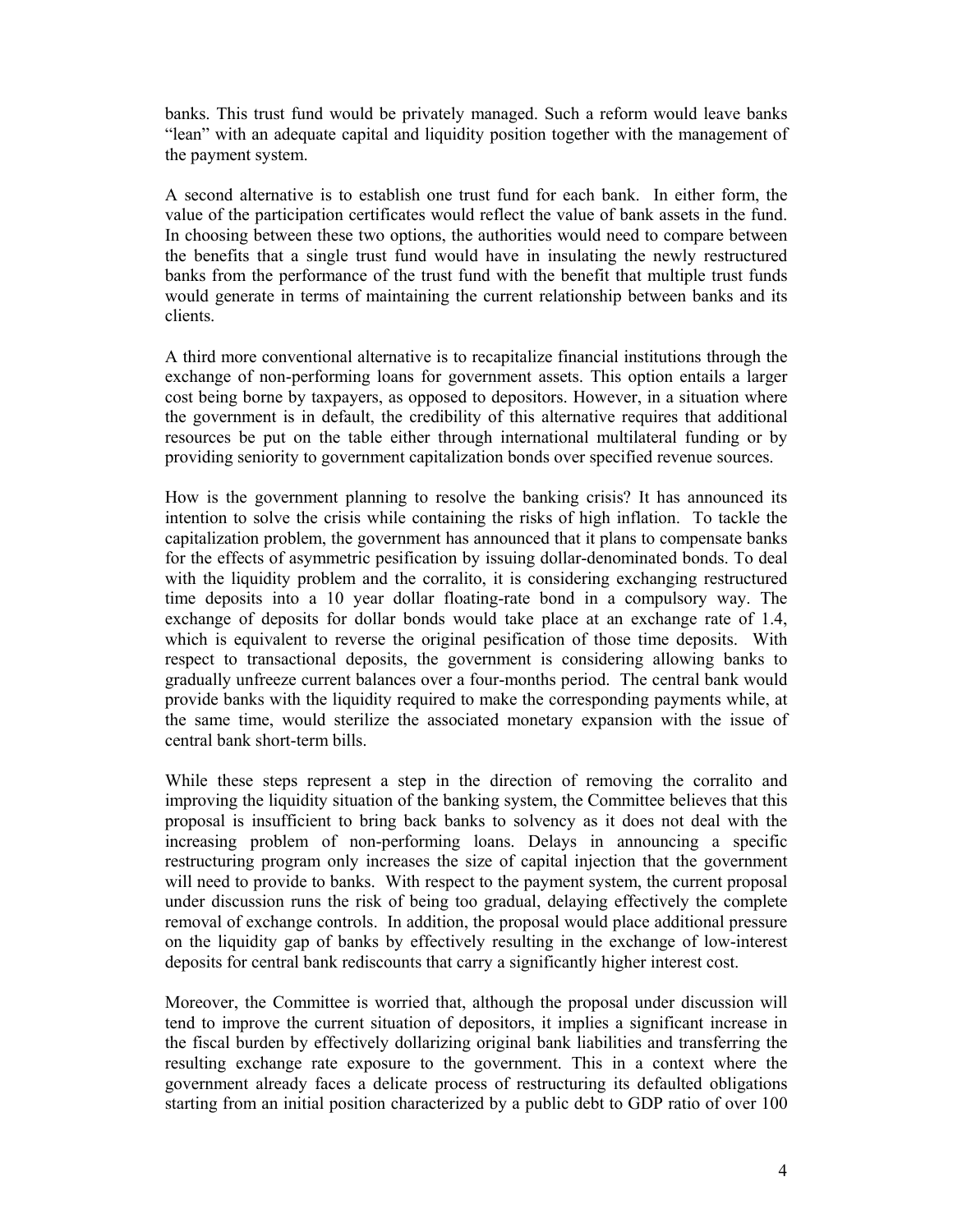percent. The potential fiscal implications of the proposals under discussion may seriously undermine the credibility of the program. Thus, the Committee believes that an efficient and equitable solution to Argentina´s banking crisis requires striking an appropriate balance between the ultimate costs to be borne by depositors and the potential adverse effects on the economy stemming from an unsustainable fiscal burden.

#### **III. General Lessons from the Argentine Crisis**

- 1. Not all financial crises are caused by moral hazard in the management of banks. Argentina is a good example. The system was well regulated and supervised and was able to withstand a severe and prolonged recession, which started in 1998, without major incidents and with a rising level of deposits until February 2001. The system was well capitalized and could have withstood significant losses in the value of its assets. However, it could not survive a set of interventions that destroyed the franchise value of banks (such as the corralito) and expropriated its capital (such as asymmetric pesification). Therefore, good financial regulation and supervision while necessary are not sufficient to protect banks from crises.
- 2. Liability dollarization can seriously amplify the costs of crises. These crises are usually accompanied by large swings in the real exchange rate which increase the domestic cost of dollar-denominated debt at a time when borrowers are least able to service their obligations. Countries that plan to maintain flexible exchange rates should develop policies designed to increase the market for domestic currency denominated assets both at home and in the international market.
- 3. The importance of the integrity of the payment system cannot be overstressed. When this system fails it causes an enormous contraction in economic activity that, beyond its large social costs, also complicates fiscal solvency and limits the ability of the government to solve the crisis. Therefore, the Argentine crisis suggests that countries should be even more willing to pay the costs of ensuring a well functioning payment system in times of crisis. It also implies that governments should consider the impact of their crisis management initiatives on the stability of the payment system.
- 4. This is the first major crisis that takes place in the context of a highly internationalized domestic banking system. Therefore, it provides an important opportunity to assess the effect of banks´ ownership structure in times of crisis. It has often been argued that foreign-owned banks have better access to liquidity and capital in times of crisis through their relationship to their parent company and would therefore be seen by the public as safer institutions. In this context, the Argentine crisis suggests that this may be true in cases of individual or limited problems in the banking system. However, in systemic crises, parent companies are less likely to support their subsidiaries. This is especially true when the loss of capital can be attributed to government decisions.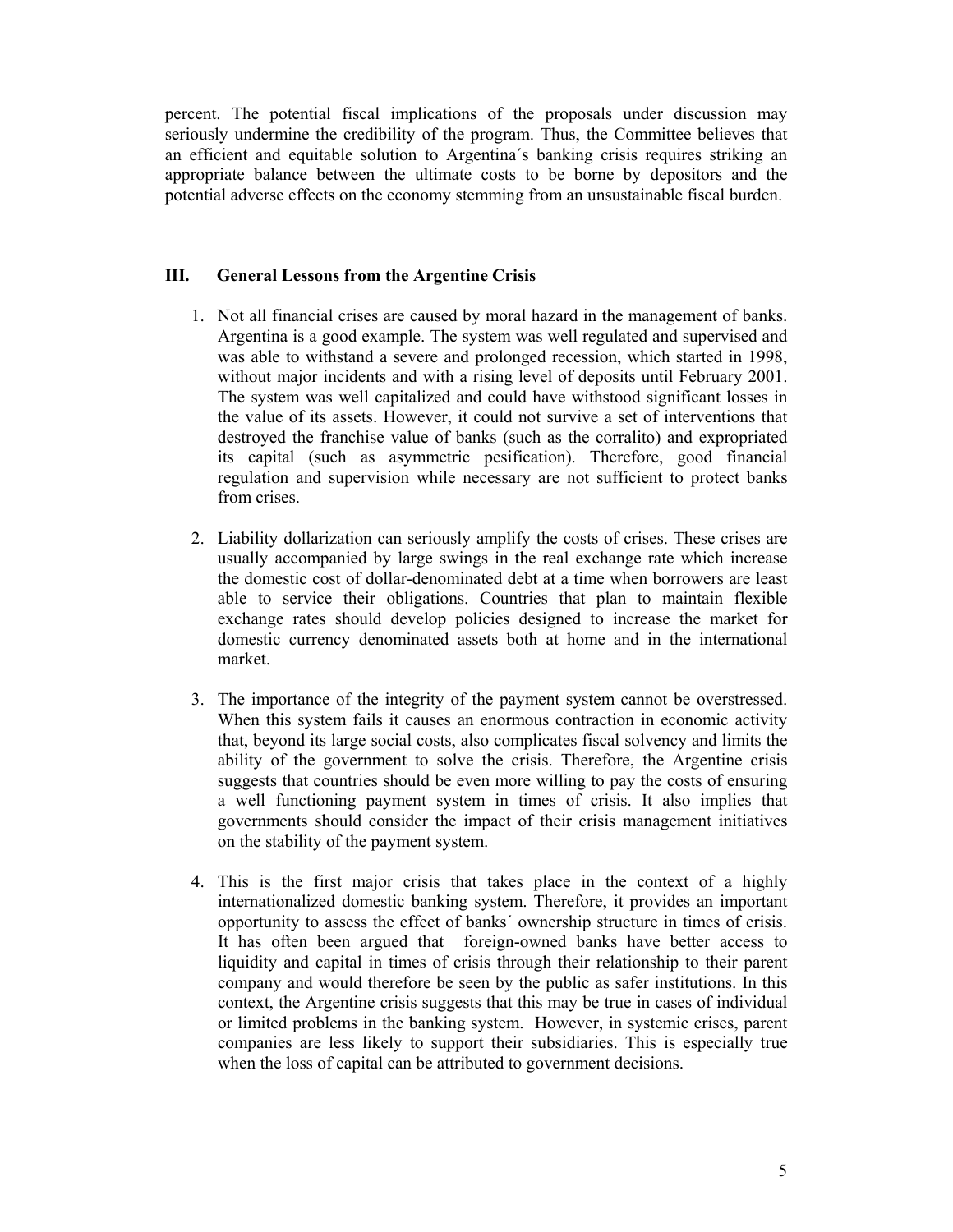- 5. The Argentine crisis also provides new evidence on the enduring lesson on the problems caused by public sector commercial banks. The temptation to exert political influence in the allocation of credit of these institutions weakens their ability to retain the respect of depositors in bad times aggravating the overall situation. In Argentina, the public banks were the ones with the worse asset quality and the poorest indicators of operational efficiency. These banks suffered heavily when flight to quality became rampant. The committee believes that it is important for countries to minimize the role of commercial public banks in the domestic system.
- 6. Lengthening the maturity of the public debt is important to avoid rollover problems. However, the Argentine crisis shows that when the longer term bonds are purchased by banks, they can generate maturity mismatches, as bank deposits are of much shorter maturity than government bonds. When a systemic crisis occurs, the decline in deposits takes place at the same time that bond prices are very low and that the central bank is struggling to protect its level of international reserves by controlling domestic credit. The increased maturity of the debt complicates banking crisis management.
- 7. Currency crises may induce the adoption of exchange controls as a temporary measure to contain the decline of the exchange rate and the loss of bank liquidity. In such a context, central banks are required to make a judgment as regards to how exchange controls should apply to transactions between head offices of domestic banks and their foreign branches and majority-owned subsidiaries. This decision is further complicated by the fact that these international transactions may take place in a context where the head office is requesting liquidity assistance from the central bank. The Committee believes that exchange controls should not interfere with the responsibilities between the head office and its above-mentioned branches and subsidiaries, consistent with the principle of consolidated supervision. In addition, in this context, efforts should be made to coordinate actions of different central banks on how to deal with liquidity problems faced by specific banks in different jurisdictions.
- 8. Beyond the obvious real effects of Argentina on its neighbors, Uruguay suffered significant contagion from the presence of Argentine-owned banks. When these banks were negatively affected by the Argentine crisis, they could not secure the assistance of the central bank of either country, since neither institution felt responsible for these institutions. This points to a gray area in the international division of labor between central banks, an issue that needs to be addressed.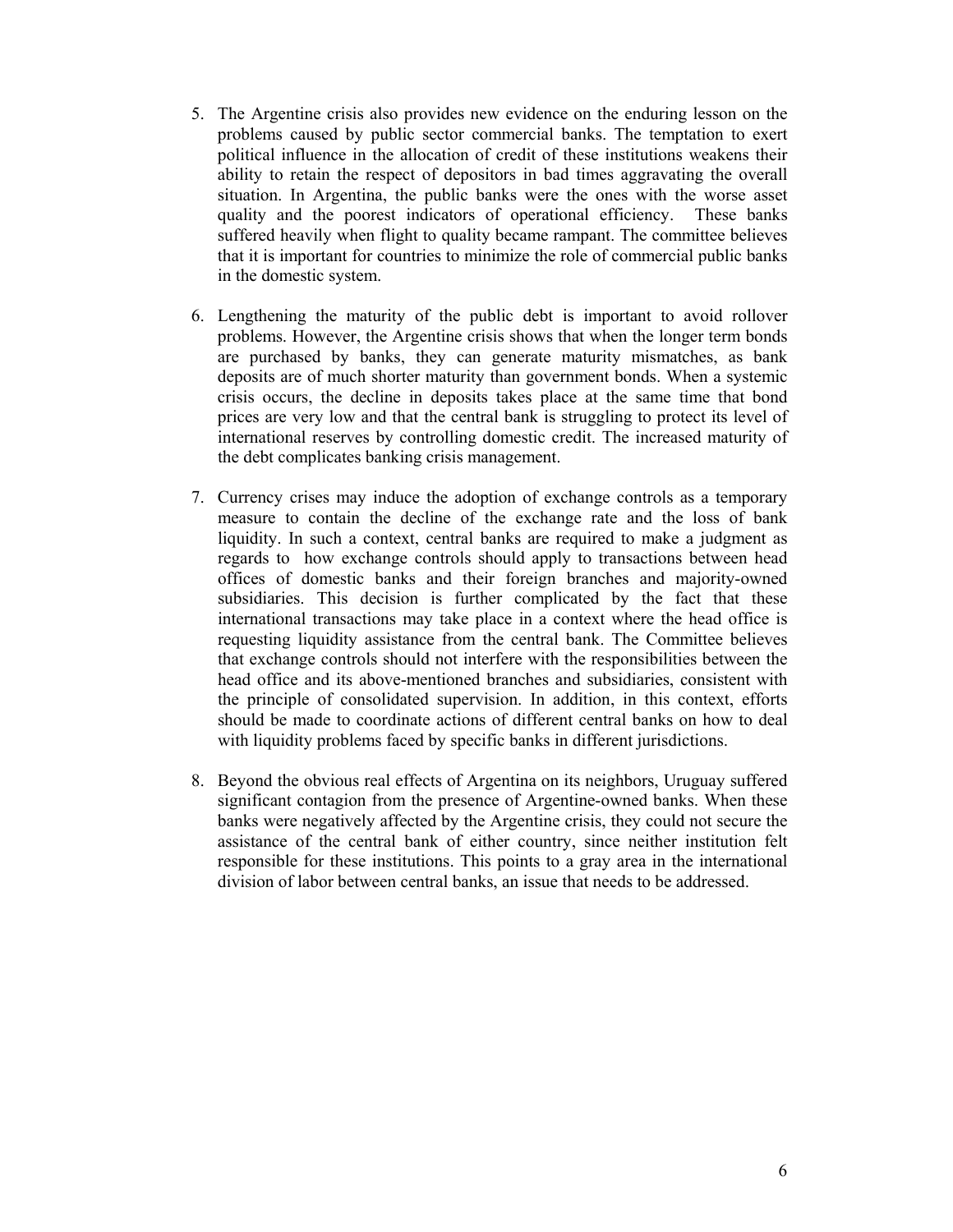# **Members of the Latin American Shadow Financial Regulatory Committee**

**Alberto Carrasquilla (Colombia)**, former Deputy Governor Central Bank of Colombia; currently, Dean Faculty of Economics, Universidad de Los Andes, in Bogotà.

**Pedro Carvalho de Mello** (**Brazil**), former Commissioner of Comissão de Valores Mobiliários; currently, Professor at ESALQ, Universidade de São Paulo.

**Claudio Contador** (**Brazil**), former Professor at Universidade Federal de Rio de Janeiro; currently, Managing Director of the National Insurance Foundation, Rio de Janeiro.

**Guillermo O. Chapman (Panama),** former Minister of Planning and Economic policy, Panama; currently, Chairman and CEO of INDESA, Panama.

**Roque Fernandez** (**Argentina**), former Minister of Finance of Argentina; currently, Professor at Universidad del CEMA, Buenos Aires.

**Pablo Guidotti** (**Argentina**), former Vice-Minister of Finance of Argentina; currently, Director of the School of Government and Professor at Universidad Torcuato di Tella, Buenos Aires.

**Angel Gurria (Mexico),** former Minister of Finance and Public Credit México; currently, in private practice.

**Ricardo Hausmann** (**Venezuela**), former Chief Economist, Latin America, Inter-American Development Bank; currently Professor at Harvard University, Cambridge.

**Ruth de Krivoy** (**Venezuela**), former President Central Bank of Venezuela; currently, President of Sintesis Financiera, Caracas.

**Miguel Mancera (Mexico),** former Governor, Bank of México; currently , Treasurer, Octavio Paz A.C. Foundation, México.

**Liliana Rojas-Suarez, Chairperson,** (**Peru**), former Chief Economist, Latin America, Deutsche Bank; currently, international consultant, Washington DC.

**Ernesto Talvi** (**Uruguay**), former Chief Economist, Central Bank of Uruguay; currently, Executive Director of the Center for Economic and Social Policy Research, Montevideo.